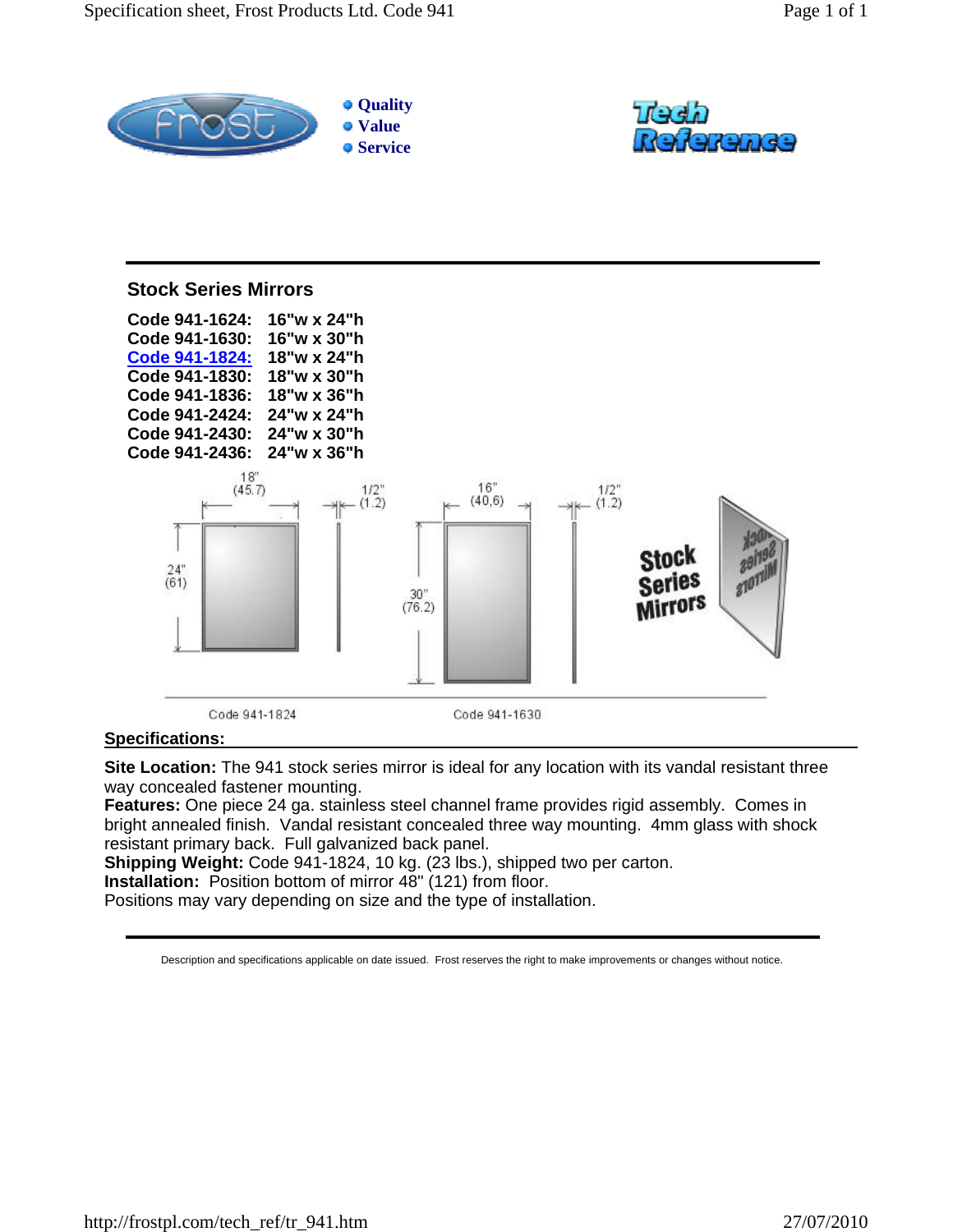

## **Specifications:**

**Installation:** Position bottom of mirror 48" (121) from floor. Positions may vary depending on size and the type of installation.

Description and specifications applicable on date issued. Frost reserves the right to make improvements or changes without notice.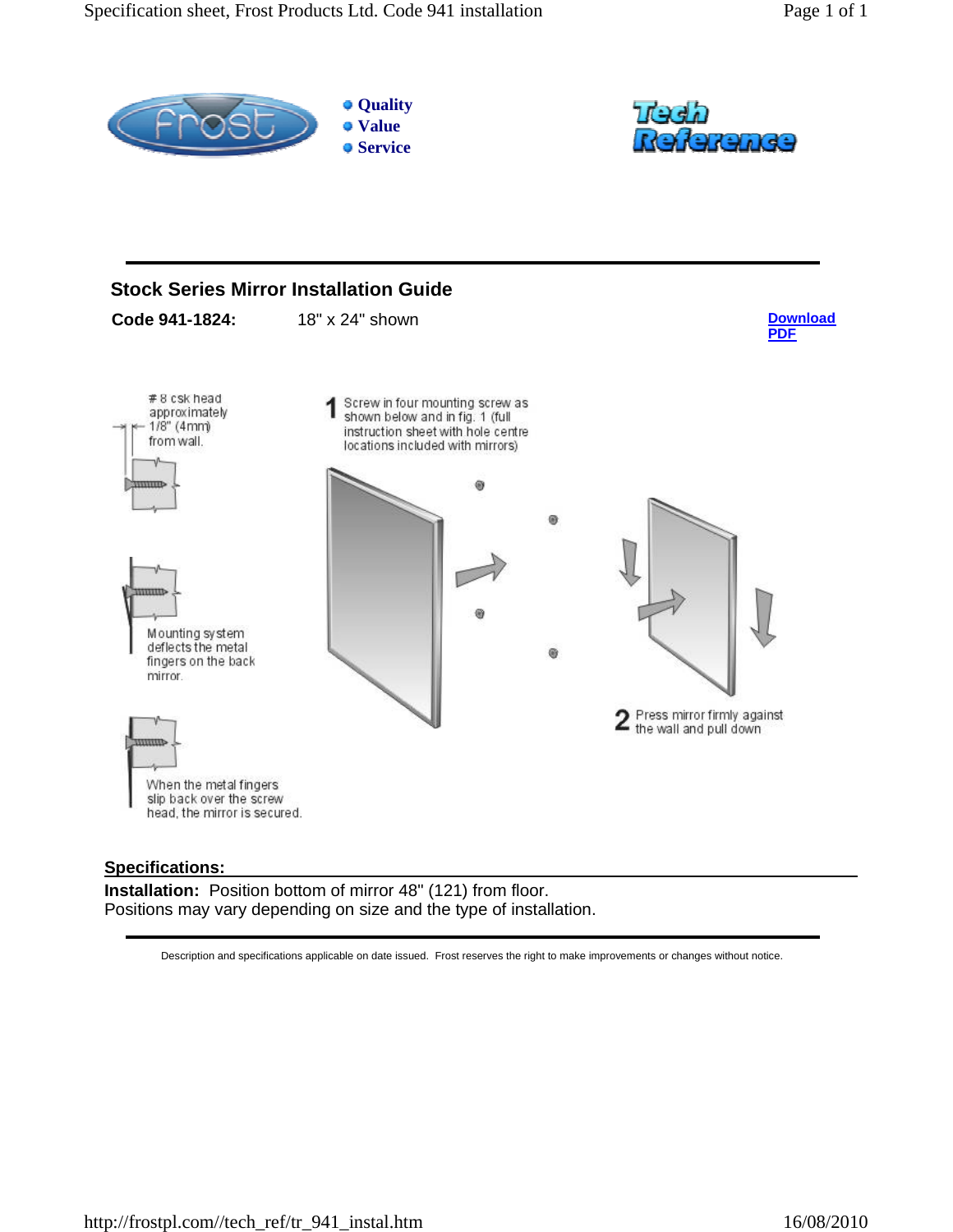

November. 3rd 2011

## Frost Mirror Warranty

Frost Products Ltd is a leading manufacturer of mirrors for commercial and institutional installations. Frost offers vandal resistant channel frame , frameless and Barrier free tilt designs . We offer standard float glass , tempered glass , laminated glass and stainless steel face options . All Frost mirrors are covered under our standard complete product warranty . Mirror glass is conforming to GS12GD5A type 1B, guaranteed against silver spoilage for 10 years. Note; on tempered mirrors the tempering process may produce slight distortion in mirror reflection when viewed from a distance. Mirror back plate consists of shock resistant primary back combined with galvanized second back plate and vandal resistant mounting system. All stainless steel face mirrors use 20 ga. XL buff stainless steel reflective surfaces.

**Frost Products Ltd.** Ph 905 332-5700 5280 John Lucas Dr. Burlington, ON, L7L 5Z9 Fax 905 332-7105

www.frostproductsltd.com www.frostpl.com